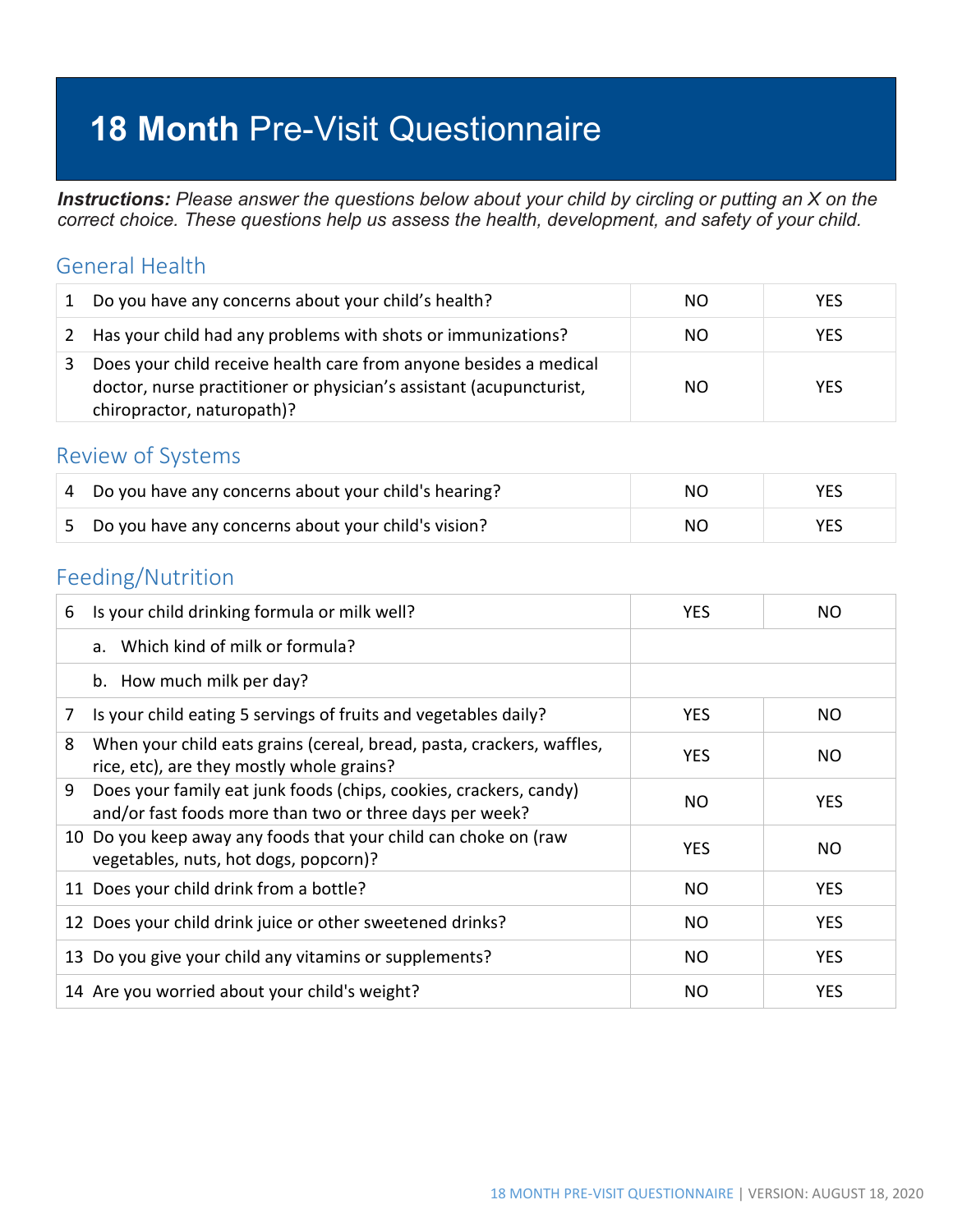### Oral Health

| 15 Does your child see a dentist?<br>(If your answer is yes, please skip ahead to #20)                                    | <b>YES</b> | NO.        |                 |
|---------------------------------------------------------------------------------------------------------------------------|------------|------------|-----------------|
| ANSWER #16-19 ONLY IF YOUR CHILD DOES NOT SEE A DENTIST                                                                   |            |            |                 |
| 16 Has any caregiver had cavities/dental decay in the past year?                                                          | NO         | <b>YES</b> |                 |
| 17 Does your child drink something other than water from a cup<br>continually and/or snack frequently throughout the day? | NO         | <b>YES</b> |                 |
| 18 Does your water contain fluoride or is your child on a fluoride<br>supplement?                                         | <b>YES</b> | <b>NO</b>  | <b>NOT SURE</b> |
| 19 Do your brush your child's teeth with a fluoride-containing<br>toothpaste (size of a grain of rice) twice daily?       | <b>YES</b> | NO.        |                 |

#### Elimination

| 20 Does your child have any problems with bowel movements | N0 |  |
|-----------------------------------------------------------|----|--|
| (pooping)?                                                |    |  |

# Activity / Exercise / Screen Time

| 21 Does your child have screen time (smartphone, tablet, TV)? | NO. | YES. |
|---------------------------------------------------------------|-----|------|
| 22 Do you play with your child every day?                     | YES | NO.  |
| 23 Do you read to your child every day?                       | YES | NO.  |

## Sleep

| 24 Does your child sleep through the night?                        | YES | NO. |
|--------------------------------------------------------------------|-----|-----|
| 25 Do you have a bedtime routine?                                  | YES | NO. |
| 26 Does your child fall asleep on his/her own, in his/her own bed? | YES | NO. |

### Social Stressors

| 27 Have there been any major changes or stresses in your<br>family recently?                                    | <b>NO</b> | <b>YES</b> |                  |
|-----------------------------------------------------------------------------------------------------------------|-----------|------------|------------------|
| 28 Within the past 12 months have you worried that your<br>food would run out before you got money to buy more? | NO.       | <b>YES</b> | <b>SOMETIMES</b> |
| 29 Within the past 12 months did you run out of food and you<br>didn't have money to get more?                  | <b>NO</b> | <b>YFS</b> | <b>SOMETIMES</b> |

# Behavior

| 30 Do you have any questions about your child's behavior or how to<br>discipline your child? | NΟ         | <b>YES</b> |
|----------------------------------------------------------------------------------------------|------------|------------|
| 31 Do you praise your child when he/she is behaving well?                                    | <b>YES</b> | NO.        |